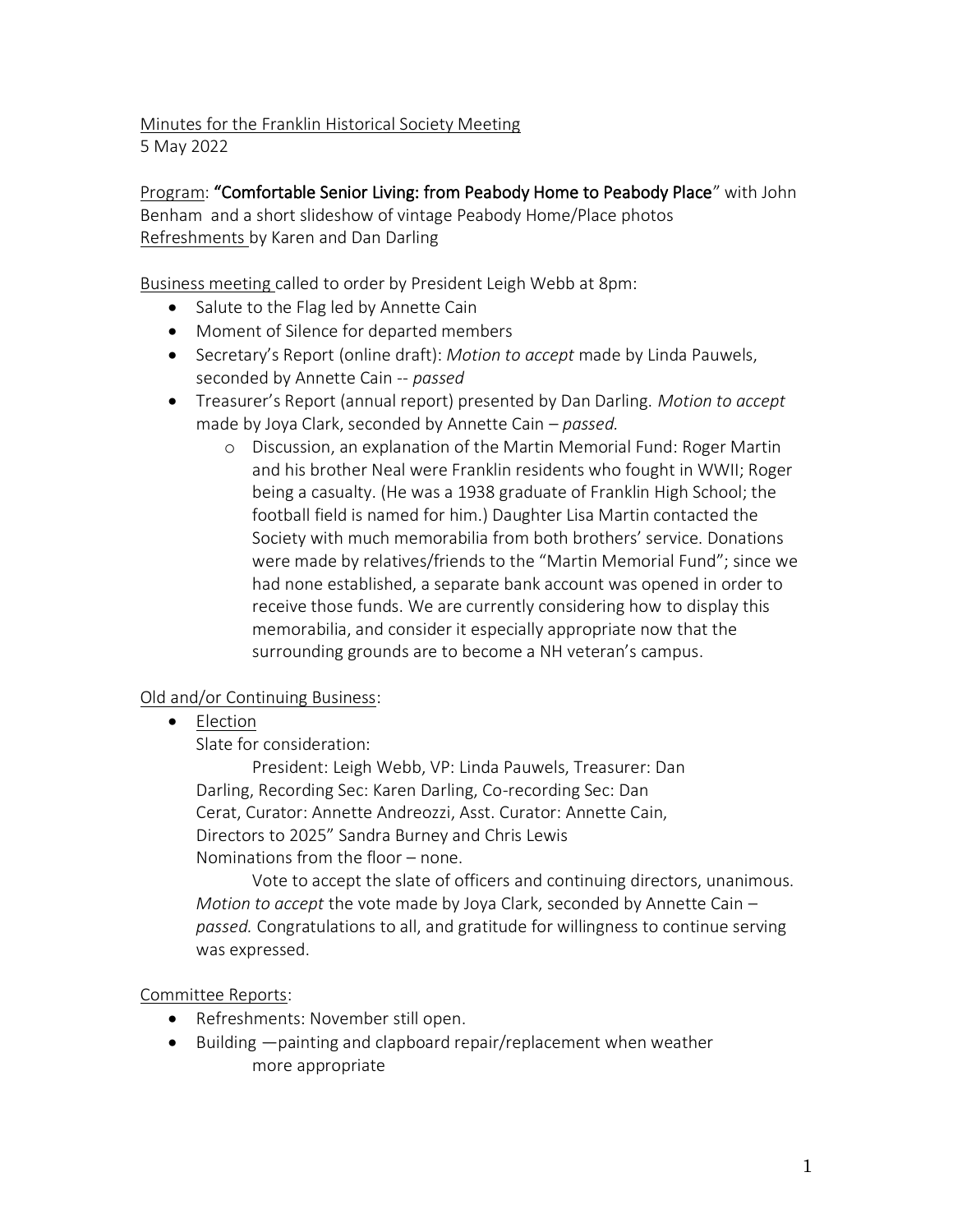Garden cleanup volunteer recognition: John Benham, Tom Gumbart, Randy Kovach, and Annette Andreozzi FaceBook update— Karen Education Comm—4 th *and 5th* grade Webster presentation may not happen this year Volunteers for Community Day needed

Curator—Recent donations: Betty Cate (with thanks to Stan Weglarz) gave several copies of the Franklin High School yearbook for years 1949, 1950, 1951, and 1953, with a Tilton School yearbook for 1953, all related to her late husband Warren Cate's high school tenure; **Annette Cain** brought in a checkbook cover from the Trachy Agency, and a list of wedding anniversary gifts from Griffin Rexall; more recent and older newspaper articles on notable Franklin subjects came from Linda Pauwels; Kathy Fuller rescued framed color photographs from the soon-to-be-demolished Peabody Home building including views of mills, the Odell arch, and the Public Library; Pat Tucker (from Northfield) contributed a massive 1922 Webster Dictionary that was a wonderful fit to the classroom display on the second floor of the Tay building; Roberta Burke then gave a late 19th century "Thank you Card" featuring a poem by John Greenleaf Whittier on several pages and multiple copies of The Cottage Hearth magazine from 1883 and 1890 (see the note and photos below tying in these last two donations); and a large glass

- Printing of (30) Webster Lake maps for sale from J-T woodcut will be available for Community Day (\$10 each)
- Lisa Martin meeting update
- Projects update—Karen Darling's project for historical marker on Underground Railroad homes in Franklin. Leigh recently met with both Andrew Cushings and Ben Harper (DHR) – they'd like to erect a marker for the 14-year old Black servant with a prominent gravestone, buried in the Webster Cemetery. Is interested in the proposed Underground Railroad marker also.
- Joya Clark: ideas for fundraisers; nothing further. Rita shared her personal "perpetual calendar".
- Plant sale needs Sat, June 18

## New/Other Business:

- Watermarking photos vs. written agreement with user -- discussion in relation to a request by soon-to-open Downtown Crepes, for historical photos of the French-Canadian population in Franklin. A vote was taken by the membership, with the majority indicating preference to maintain "Franklin Historical Society" watermarking (discreet) on photos being donated.
- Memorial Day weekend opening docent training offered!

## Announcements:

• Sanbornton events: May 12 & 21